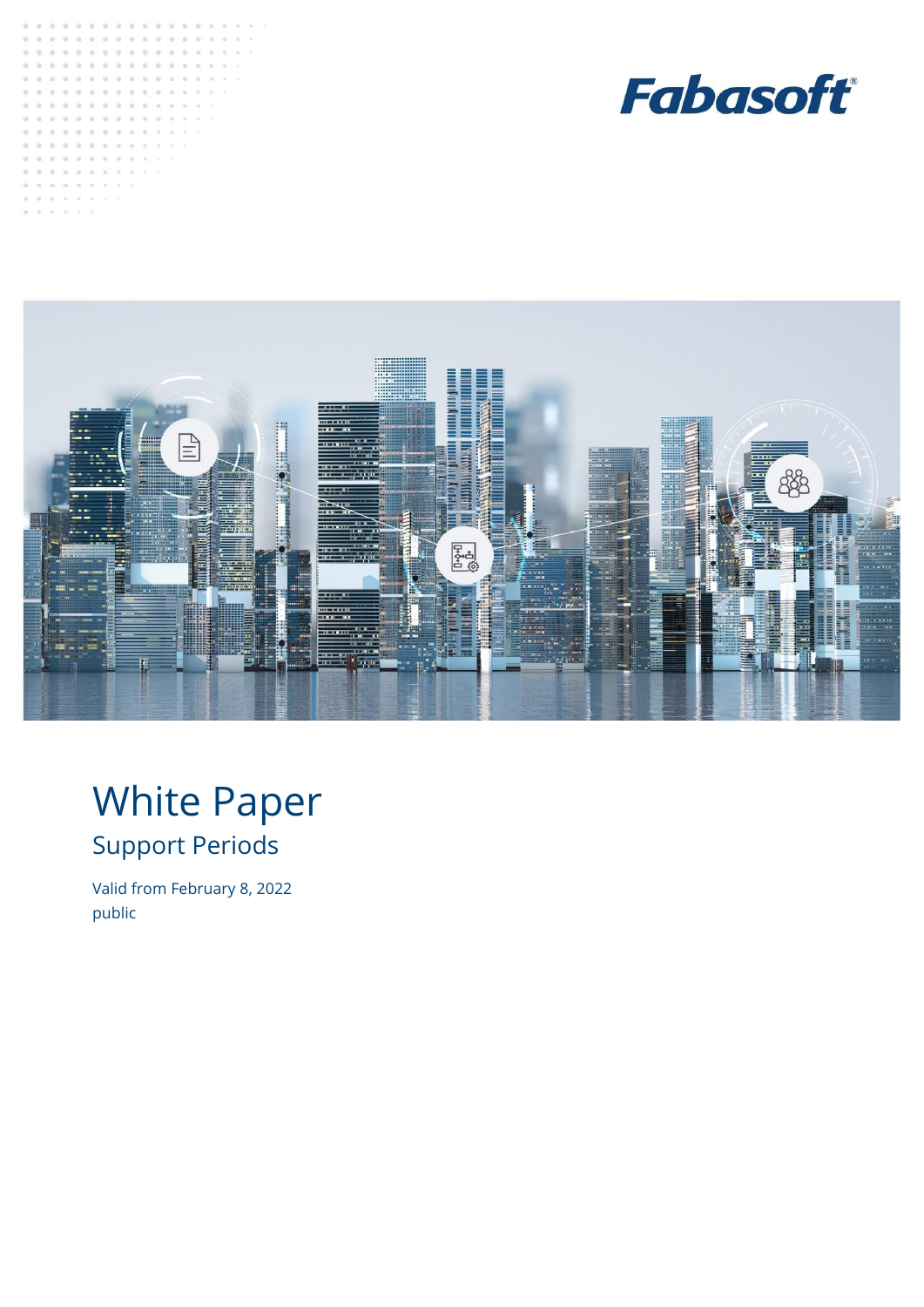Copyright © Fabasoft R&D GmbH, AT-4020 Linz, 2022.

All rights reserved. All hardware and software names used are registered trade names and/or registered trademarks of the respective manufacturers.

These documents ar[e public.](#page-0-0)

No rights to our software or our professional services, or results of our professional services, or other protected rights can be based on the handing over and presentation of these documents.

Distribution, publication or duplication is not permitted.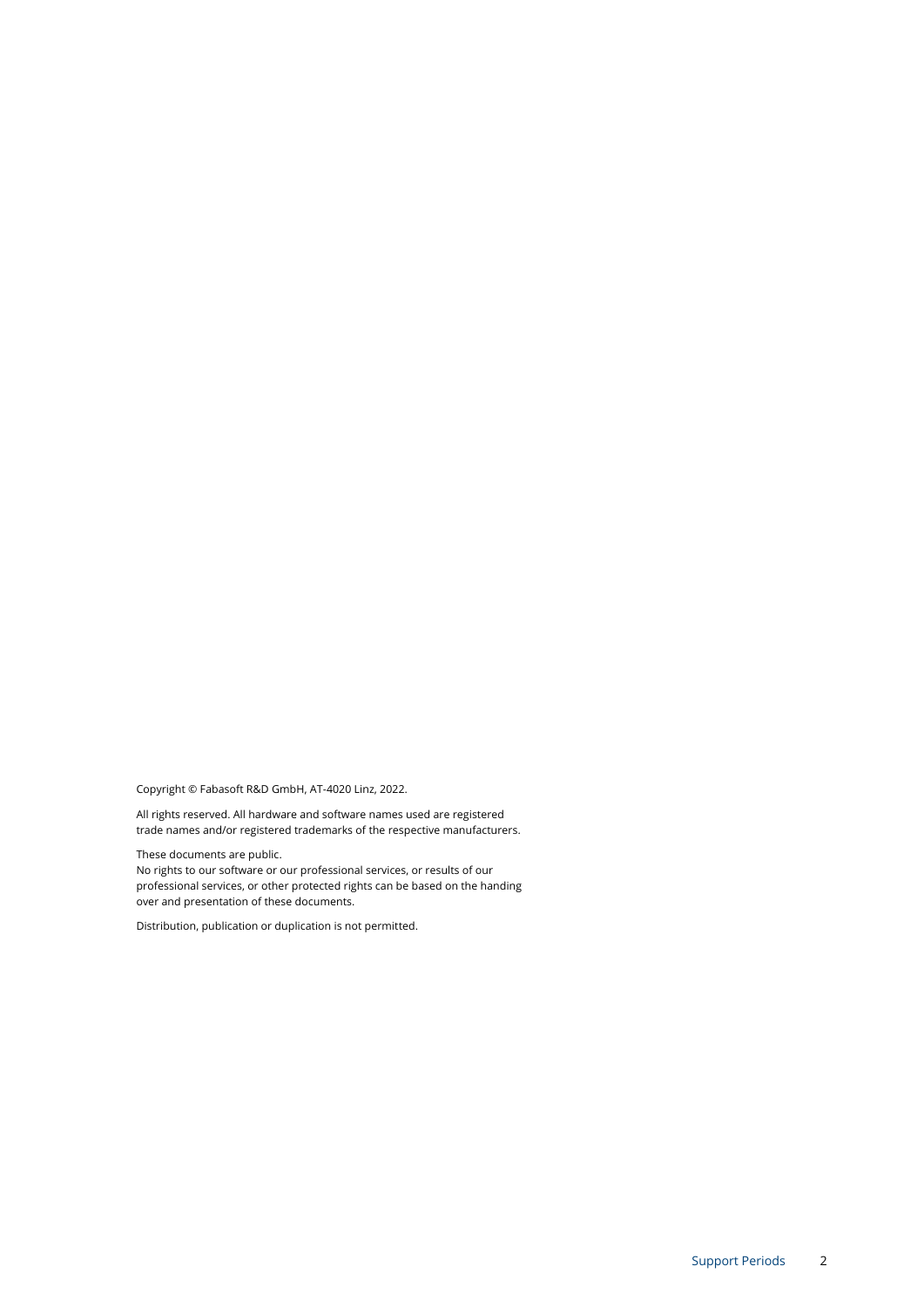## **Contents**

| 1 Support Periods                                                            |  |
|------------------------------------------------------------------------------|--|
| 1.1 Fabasoft Folio / Fabasoft Mindbreeze Enterprise / Fabasoft app.telemetry |  |
| 1.2 Fabasoft eCRM-Suite / Fabasoft eGov-Suite                                |  |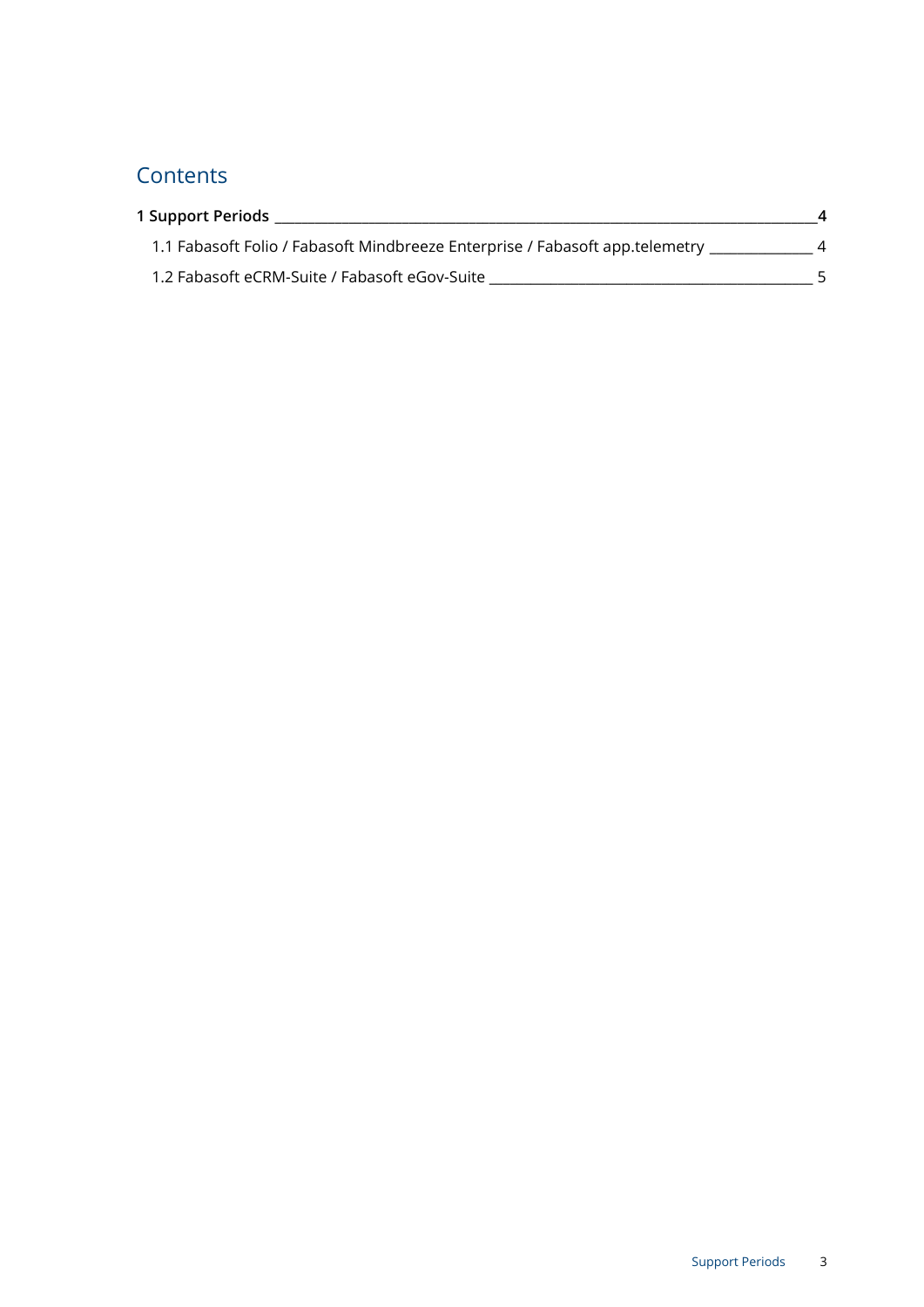### <span id="page-3-0"></span>1 Support Periods

This article provides an overview of Fabasoft software product versions and support periods.

#### <span id="page-3-1"></span>1.1 Fabasoft Folio / Fabasoft Mindbreeze Enterprise / Fabasoft app.telemetry

For the supply of support services on the basis of a Fabasoft Support Agreement there are fixed support periods for the products Fabasoft Folio, Fabasoft Mindbreeze Enterprise and Fabasoft app.telemetry beginning with 2012 Winter Release:

| <b>Support Periods</b> |                       |  |
|------------------------|-----------------------|--|
| Version                | <b>Support Period</b> |  |
| <b>Winter Release</b>  | 2 years               |  |
| <b>Spring Release</b>  | 1 year                |  |
| Summer Release         | 1 year                |  |
| <b>Fall Release</b>    | 1 year                |  |

The support period for versions below 2012 Winter Release was 2 years for Fall Release and 1 year for Winter Release.

For the support services for ascertained Fabasoft Folio versions this means:

| <b>Support Periods</b>      |                             |  |
|-----------------------------|-----------------------------|--|
| Version                     | <b>Support Period</b>       |  |
| Version 2022                | 08.02.2022 until 07.02.2024 |  |
| Version 2021                | 18.12.2020 until 17.12.2022 |  |
| Version 2020                | 20.12.2019 until 19.12.2021 |  |
| Version 2019                | 23.04.2019 until 22.04.2021 |  |
| Version 2017                | 30.03.2018 until 29.03.2020 |  |
| Version 2016                | 23.03.2016 until 22.03.2018 |  |
| Version 2015                | 25.02.2015 until 24.02.2017 |  |
| Version 2014 Spring Release | 25.03.2014 until 24.03.2015 |  |
| Version 2014 Winter Release | 19.12.2013 until 18.12.2015 |  |
| Version 2013 Fall Release   | 08.10.2013 until 07.10.2014 |  |
| Version 2013 Summer Release | 18.06.2013 until 17.06.2014 |  |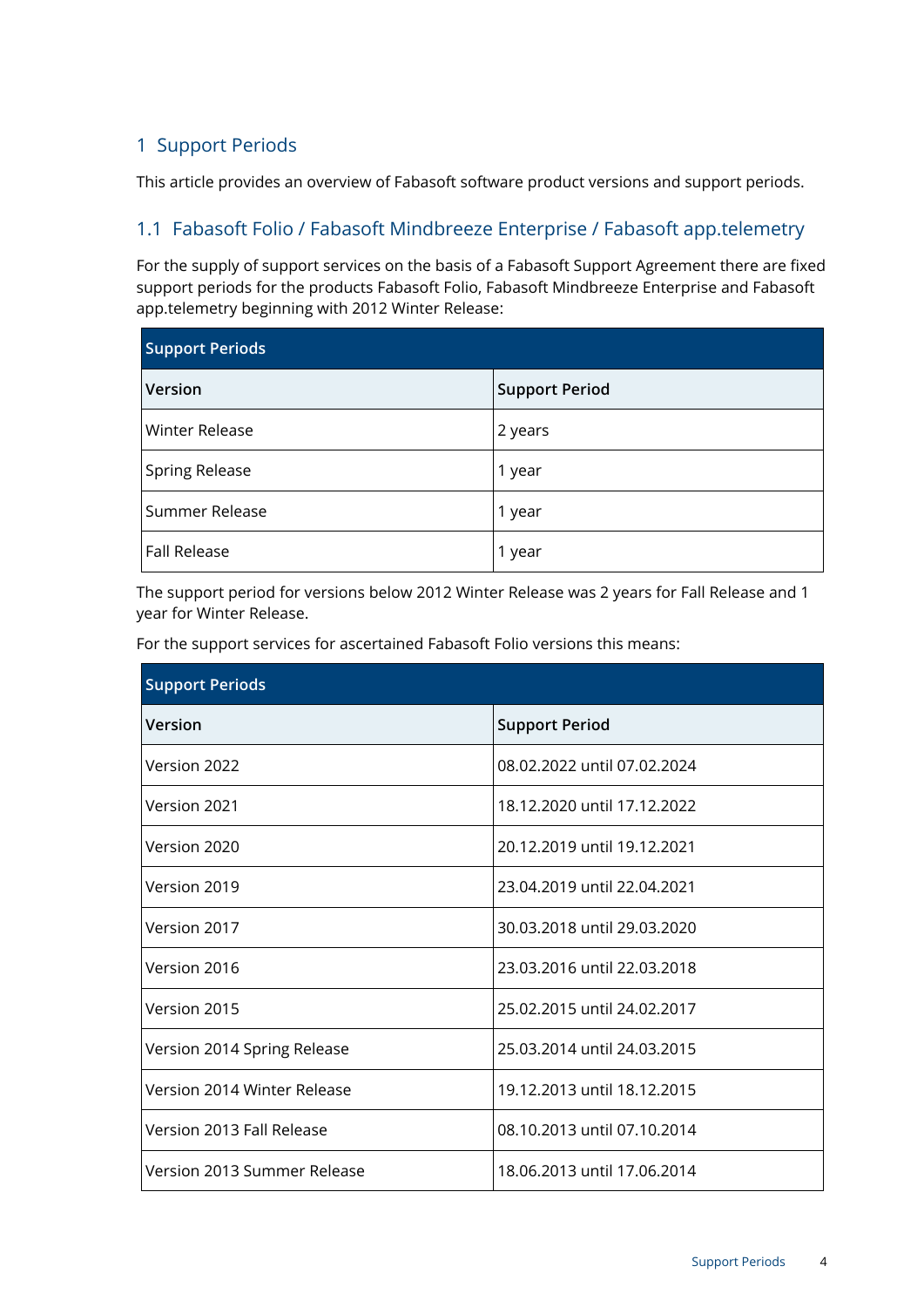| Version 2013 Spring Release | 05.03.2013 until 04.03.2014 |
|-----------------------------|-----------------------------|
| Version 2013 Winter Release | 26.11.2012 until 25.11.2014 |
| Version 2012 Fall Release   | 12.09.2012 until 11.09.2013 |
| Version 2012 Summer Release | 29.05.2012 until 28.05.2013 |
| Version 2012 Spring Release | 28.02.2012 until 27.02.2013 |
| Version 2012 Winter Release | 30.11.2011 until 29.11.2013 |
| Version 2011 Summer Release | 14.11.2011 until 13.11.2012 |
| Version 2011 Spring Release | 06.07.2011 until 05.07.2012 |
| Version 2011 Winter Release | 07.03.2011 until 06.03.2012 |
| Version 2010 Fall Release   | 17.12.2010 until 16.12.2012 |
| Version 2010 Summer Release | 17.09.2010 until 16.09.2011 |
| Version 2010 Spring Release | 27.05.2010 until 26.05.2011 |
| Version 2010 Winter Release | 17.02.2010 until 16.02.2011 |
| Version 2009 Fall Release   | 11.12.2010 until 10.12.2011 |
| Version 2009 Summer Release | 20.08.2009 until 31.08.2010 |
| Version 2009 Spring Release | 13.05.2009 until 31.05.2010 |
| Version 2008 SP1            | 24.02.2009 until 31.05.2010 |
| Version 2008                | 17.10.2008 until 28.02.2010 |
| Version 2007 SP3            | 13.03.2009 until 31.10.2009 |
| Version 2007 SP2            | 01.08.2008 until 31.10.2009 |
| Version 2007 SP1            | 21.12.2007 until 31.08.2009 |

#### <span id="page-4-0"></span>1.2 Fabasoft eCRM-Suite / Fabasoft eGov-Suite

For Fabasoft eCRM-Suite and Fabasoft eGov-Suite the following support restriction applies:

*The services owed by Fabasoft under this Agreement shall exclusively be rendered on the basis of the relating Software Product Information for the most recent version of the relevant Fabasoft Software Products and its immediate predecessor version but for the latter provision of services shall be limited to a period of 12 months from first inclusion of the relevant most recent product version in Fabasoft's official price list.*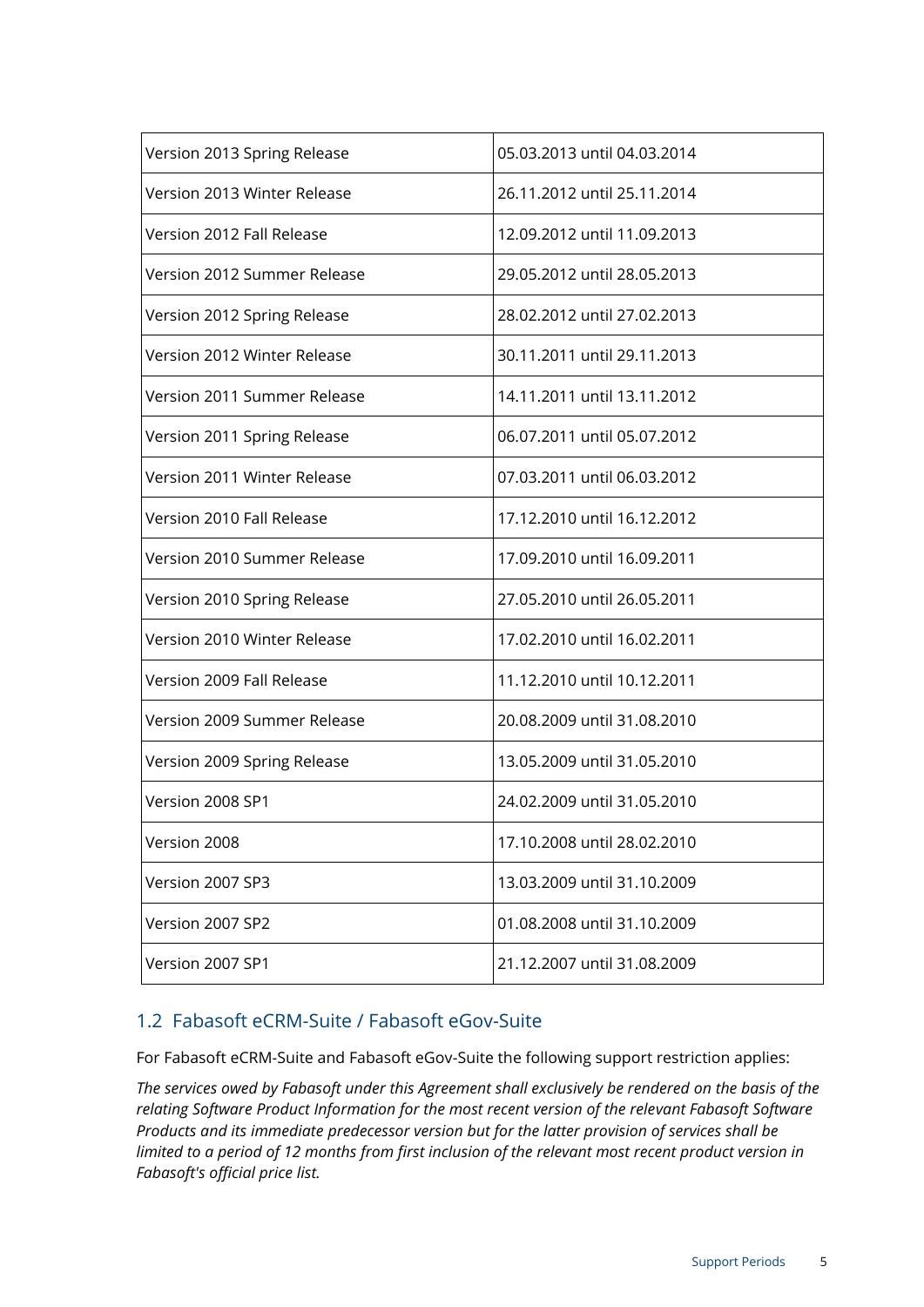For the support services for ascertained Fabasoft eGov-Suite versions this means:

| <b>Support Periods</b> |                             |  |
|------------------------|-----------------------------|--|
| <b>Version</b>         | <b>Support Period</b>       |  |
| Version 2022           | 08.02.2022 until thd        |  |
| Version 2021           | 29.01.2021 until 08.02.2023 |  |
| Version 2020           | 02.03.2020 until 29.01.2022 |  |
| Version 2019           | 27.05.2019 until 02.03.2021 |  |
| Version 2017           | 15.05.2018 until 31.05.2020 |  |
| Version 2016           | 30.03.2016 until 13.06.2019 |  |
| Version 2014           | 14.04.2014 until 10.05.2017 |  |
| Version 2013           | 14.05.2013 until 13.04.2015 |  |
| Version 2012 SP1       | 20.09.2013 until 13.04.2015 |  |
| Version 2012           | 23.12.2011 until 13.04.2015 |  |
| Version 10             | 28.04.2011 until 11.09.2013 |  |
| Version 8.0 SP1        | 30.11.2009 until 11.09.2013 |  |
| Version 8.0            | 28.01.2009 until 18.03.2011 |  |
| Version 7.0 SP3        | 13.03.2009 until 31.01.2010 |  |
| Version 7.0 SP2        | 01.08.2008 until 31.01.2010 |  |
| Version 7.0 SP1        | 21.12.2007 until 31.08.2009 |  |
| Version 7.0            | 28.09.2007 until 31.12.2008 |  |
| Version 6.1 SP2        | 21.12.2006 until 30.09.2008 |  |
| Version 6.1 SP1        | 08.08.2006 until 31.12.2007 |  |
| Version 6.1            | 01.03.2006 until 31.08.2007 |  |
| Version 6.0            | 20.05.2005 until 28.02.2007 |  |

The italicized data are planned data, the support period for a previous version is defined by the actual inclusion of the following version in the Fabasoft price list.